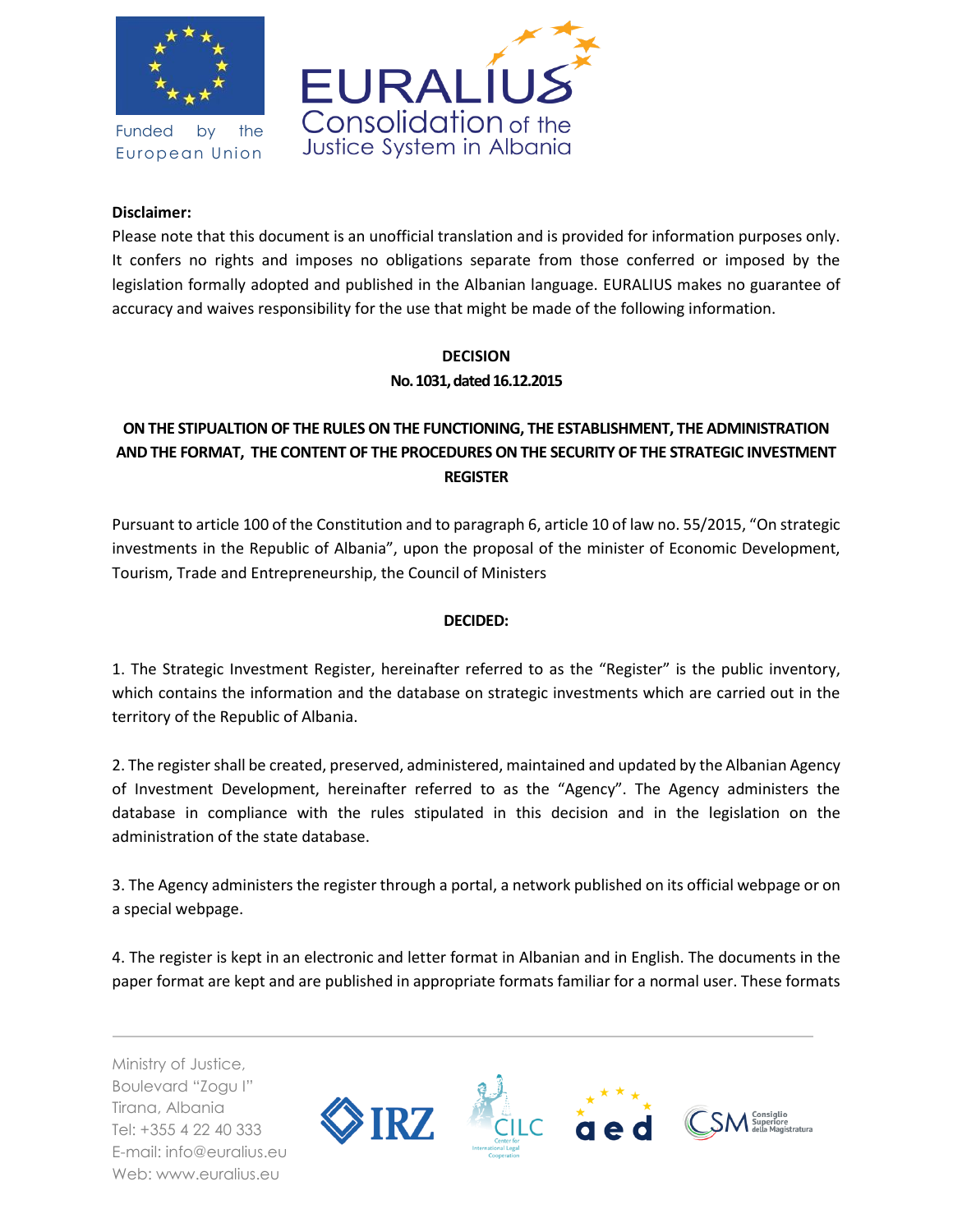

shall be adjusted within reasonable time intervals, according to the developments and the new technological and computer programs.

5. The register contains the primary data and the secondary data. The primary data of the register include the specific data and information collected by the Agency in the interest of strategic investments. The secondary data include the data and information taken from other databases, where they are the primary ones. The interaction between the register database shall be permitted only for the primary data, meanwhile the interaction for the secondary data shall be prohibited.

6. The providers of information are the interested subjects, involved in the procedures of strategic investments as well as the bodies of central and local governance which have competences in this process in compliance with the legal provisions into force. During the phase of the collection of information to be reflected in the register, the Agency informs the subject about the information which will be open for the public, informing them about the legal basis, the purpose of the meeting, making it public as well as about the consequences in case this information is not collected.

7. The register is public and accessible by the central and local governance bodies, the strategic investors and by the public, according to the access levels and the security classes determined by the Agency.

8. The access in the information of the register may be limited for some information, guaranteeing the preservation and the non-publication of the data such as: confidential information, personal data, commercial secret or data which endanger the fair competitiveness of the trade subjects. For this purpose, the investors should determine from the very beginning in the documentation presented by them the data for which they require the limitation of their publication in the register. In any case, for the interest of transparency and public interest, general information is published in the register on strategic projects and investments, which shall include:

- a) the identification of the adopted strategic projects and investors;
- b) the general description of the strategic projects and investments;
- c) the financial guarantees offered for their realization;
- d) the preferential status that has been recognized to the projects and investors;
- e) the supportive measures guaranteed by the state.

9. The Agency takes the measures for the differentiation of the level of access at the register data providing the central and local governance bodies and the investors with the appropriate instruments, which guarantee the access to the register, on one hand, and they also guarantee the preservation of the data, on the other.

10. The Agency takes the necessary measures for guaranteeing the security of the data included in the register using the appropriate protective instruments.

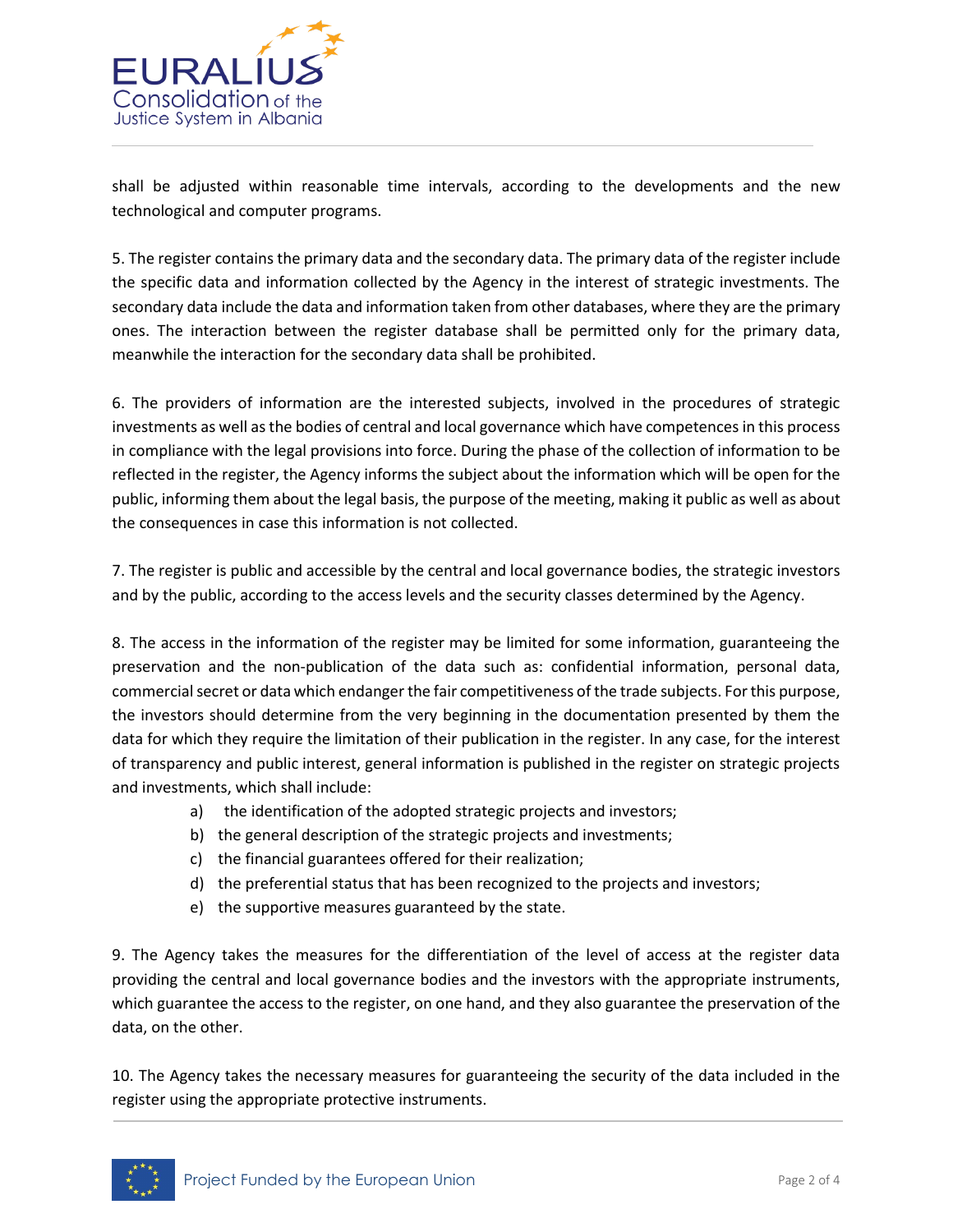

11. The register contains all the data related to the procedures of the strategic investments, starting from the moment when they are proposed up to the final phase, when a strategic investment shall finish.

12. Specifically, the register contains information and data on:

- a) the projects identified and approved as strategic projects/investors and/or a strategic investment/investor, an assisted/special procedure;
- b) the assistance status of the project;
- c) the decisions of the Strategic Committee of Investment for strategic projects;
- d) the agreements of understanding or the other agreements related to the investors;
- e) the phases of the procedures and of the actions conducted per each project as well as the detailing of the procedures which shall be finalized;
- f) the communications, the requests and the replies of the state bodies;
- g) the list of the permits, licenses and authorizations per each project, along with their status, identifying the ones that have been adopted and the ones that shall be adopted, the identification of the responsible bodies, the respective time limits as well as the necessary documentation per each of them;
- h) the services provided by the Agency towards the strategic projects;
- i) the supporting measures and programs guaranteed to a project;
- j) the decisions, the acts and the actions of the state bodies made for a strategic project;
- k) the immovable properties included in the Fund of the Immovable Properties for the Support of Strategic Investments;
- l) the condition and the consolidation of land;
- m) the expropriation procedures;
- n) the strategic sectors and subsectors;
- o) the zones specified as zones where development is a priority;
- p) other data considered as necessary by the Agency.

13. The electronic register is updated in the fastest way possible with the information and the procedures that are carried out step by step in any phase of the strategic project. For this purpose, the Agency takes the measures and guarantees the registration and the transfer in the system of the new data, within a 5 day time limit, for the acceleration and the well-coordination of the special preferential administrative facilitating or accelerating procedures, of the support and of the services towards the investors.

14. The Agency determines the contact addresses and persons who will be responsible for the receipt, the transmission and the registration in the register of any data or procedure carried out on the strategic projects. These contact addresses and persons shall be introduced to the strategic investors and to the other state bodies included in the procedures for the strategic investments. The strategic investors and the state bodies have the obligation to transmit to the Agency the information on the actions carried out